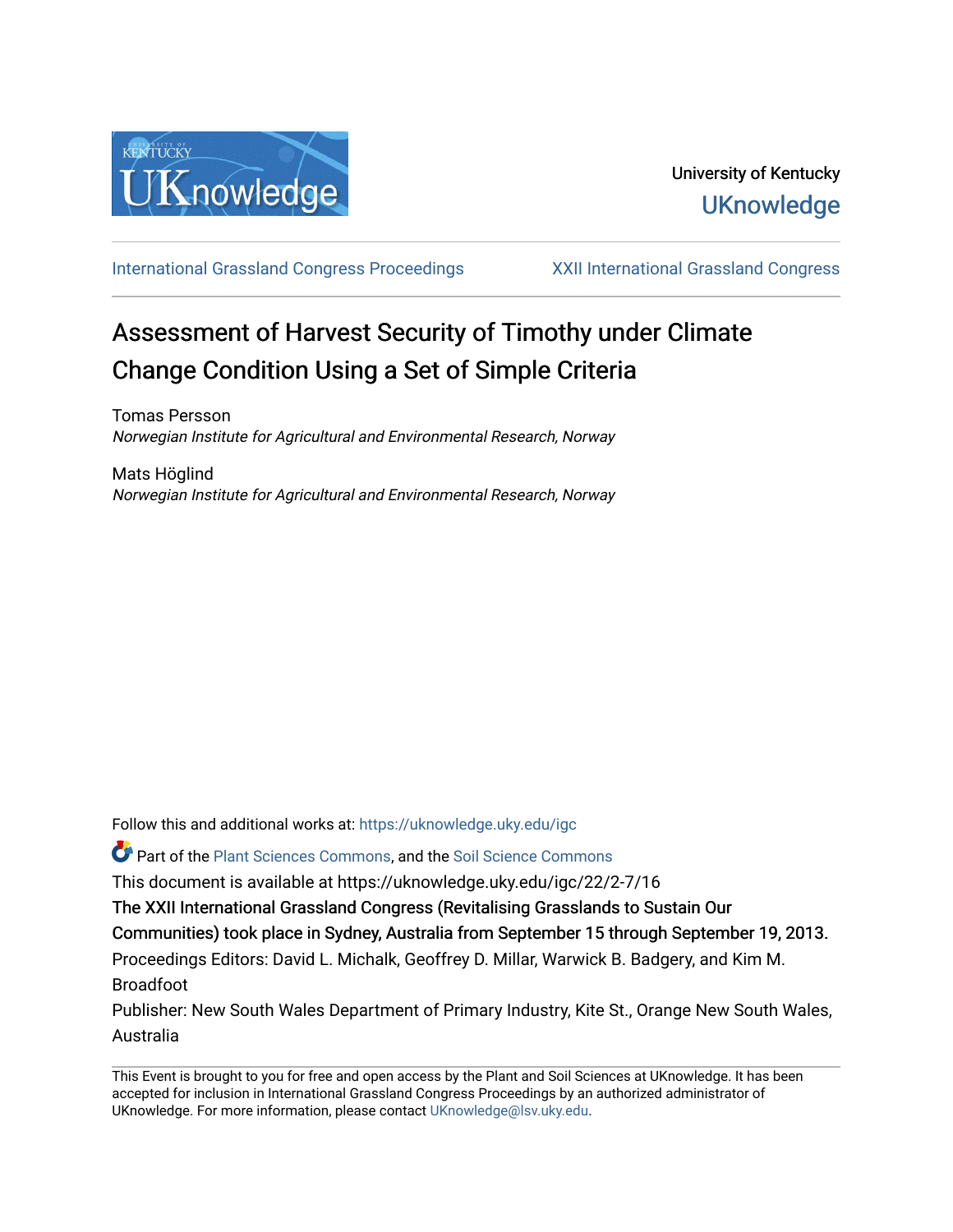# Assessment of harvest security of timothy under climate change condition using a set of simple criteria

# *Tomas Persson and Mats Höglind*

Norwegian Institute for Agricultural and Environmental Research, Grassland and Landscape Division, 4353 Klepp Stasjon, Norway, www.bioforsk.no Contact email: **tomas.persson@bioforsk.no** 

**Keywords:** Dry/wet spell, forage grass, LARS-WG, LINGRA-model, simulation model.

## **Introduction**

According to climate change projections, the conditions for forage grass production in Northern Europe, including Norway, will change dramatically during the  $21<sup>st</sup>$  century. The projected changes in climate in this country include increased average annual air temperature as well as increased precipitation both during the summer and winter season (Hansen-Bauer *et al.* 2009). In previous studies, effects of projected climate change on the above-ground biomass production, winter survival and harvest security of forage grasses have been assessed (Thorsen and Höglind 2010; Höglind *et al.* 2013). For example, Persson and Höglind (2013) showed a decreased dry spell period and an increased accumulated precipitation at the time of optimal harvest quality of timothy (*Phleum pratense* L.) at a few locations in Norway due to climate change. These results suggest increased difficulties to harvest forage grasses under future climate conditions. However, more knowledge is needed to better assess the risk of forage harvest failure due to increased rainfall and changed rainfall patterns.

In this paper, we present a first attempt to quantify the risk of harvest failure of timothy grass given certain climate change scenarios, weather data downscaled from general circulation models (GCMs), and harvest management strategies.

## **Methods**

To be able to quantify changes in the risk of harvest failure, we defined simple and practically applicable criteria for harvest security of timothy based on harvesting practices for northern Europe. The criteria were the following: (1) Three consecutive days with no rainfall after cutting; and (2) not more than 50 mm of rainfall the seven days preceding the day of grass cutting. These two criteria allow for harvesting a crop that is dry enough for successful conservation with minimal storage losses. Harvesting under these criteria would also minimize the risk of unnecessary soil compaction by the harvesting machinery. We evaluated the impact of climate change on the harvest security in two production systems with different biological harvest windows that were based on forage quality criteria. As the forage quality decreases with increasing maturity of the crop, the length of the harvest window is set by the tolerance for deviation between the pre-planned and

obtained forage quality. The first production system represented a harvest window of four days from the day when the timothy reached the early-heading stage, which represented high forage quality requirements in intense dairy production systems. The second production system with a harvest window of 14 days from the day of earlyheading stage onwards represented low forage quality requirements in extensive cattle production.

To determine the date of early-heading stage, we applied the LINGRA model (Höglind *et al.* 2001), which dynamically simulates timothy growth and development as a function of weather, soil and management factors with a time step of one day. Daily weather data for the simulations, which represented projected climate change conditions for the greenhouse gas emission scenario A1B from the Special Report on Emission Scenarios (SRES) (Nakićenović *et al.* 2000), were downscaled from 12 GCMs, using the LARS-WG tool (Semenov 2008). Two future periods 2046-65 and 2080-99, and a baseline period with weather representing the 1961-90 climate, and four locations, Apelsvoll (60°42'N; 10°52'E), Sola (58°53'N; 5°38'E), Tromsø (69°41'N; 18°55'E), and Værnes (63°27'N; 10°55'E), were included in the study. For each GCM and period, timothy growth and development were simulated for 100 single years.

#### **Results and discussion**

Preliminary results show that the risk of harvest failure of timothy in Norway is significantly higher under projected climate change conditions than under the baseline climate. The risks of harvest failure will increase especially for intensive dairy production, of which the forage quality requirements allow for only a short harvesting window. For example, for the short cutting window, at Vaernes, the number of years out of 100 where there were no dry spell period of three days or more after the first cutting increased from 38 in the baseline period to 46 in the in the  $2046-65$ period and 43 in the 2080-99 period, on average. Also at most other locations and both cutting managements, the risk that the dry spell criterion was not fulfilled was higher under climate change conditions than under the baseline climate. Similarly, the years when the criterion of maximum rainfall before cutting was not fulfilled tended to increase under climate change conditions. In general, the risk of harvest failure due to unfavourable weather was low